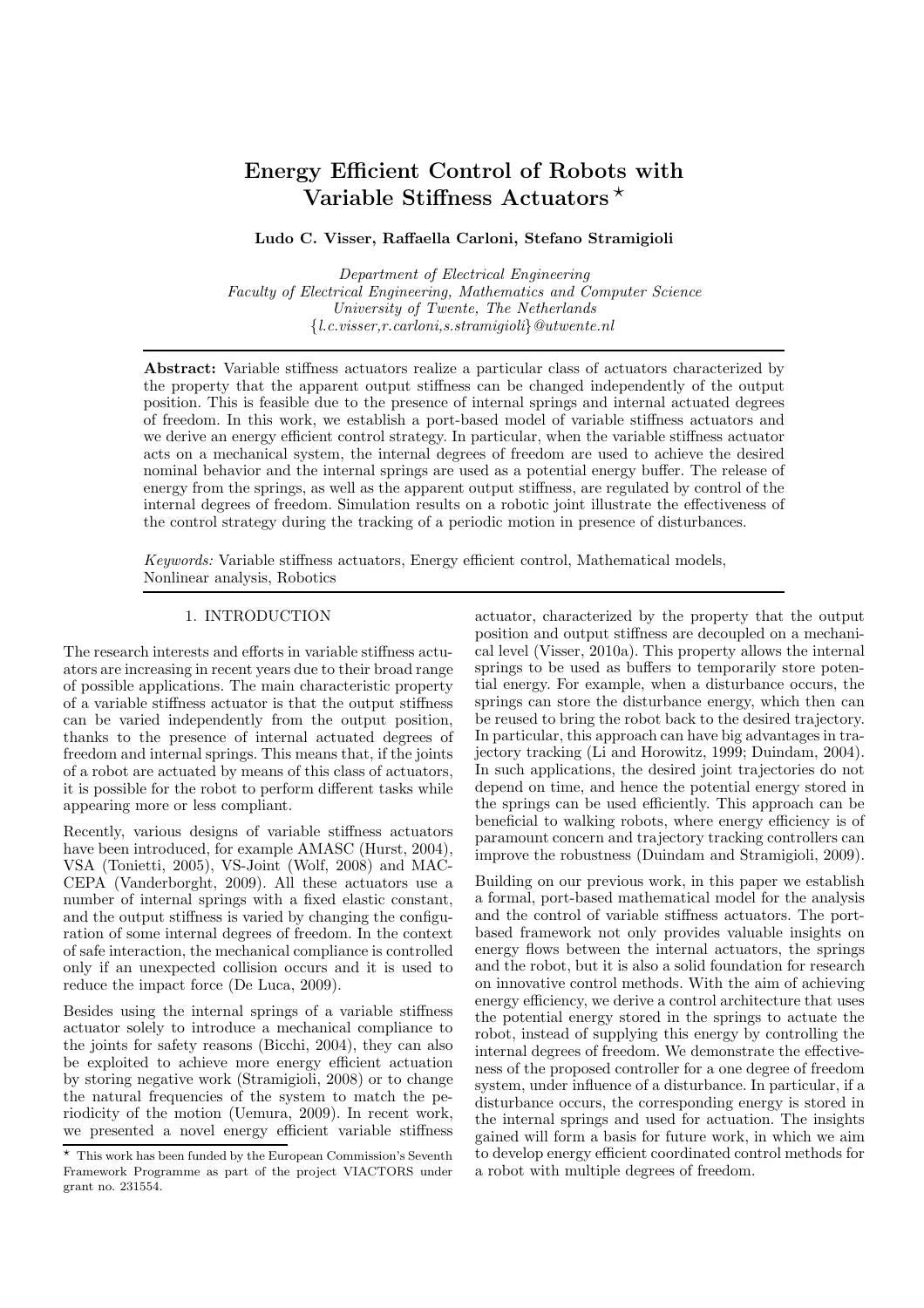### 2. PORT-BASED MODELING OF VARIABLE STIFFNESS ACTUATORS

In this Section, we intend to briefly recall the portbased generalized model of variable stiffness actuators, introduced in our previous work (Visser, 2010a,b), and to provide a more solid mathematical foundation, which is the basis for both the present paper and future research. The port-based framework gives valuable insights in the power flows between the controller, the variable stiffness actuator and the actuated system. Therefore, it realizes an appropriate tool for the analysis, modeling and control of systems in which energy efficiency is the main concern.

Without loss of generality, we assume that a variable stiffness actuator has the following properties:

- $n \geq 2$  internal degrees of freedom, denoted by  $q \in \mathcal{Q}$ , can be actuated;
- $m \geq 1$  springs, either linear or nonlinear, are internally present;
- $\bullet$  the apparent output stiffness  $K$  of the actuator depends on both the configuration of the internal degrees of freedom and of the internal springs.

Since the aim of the model is to analyze the functional principle of a variable stiffness actuator, rather than evaluating the mechanical design, internal friction and inertias are neglected. The generic model of a variable stiffness actuator is depicted in Figure 1, using a bond graph representation. Each bond represents a power flow, defined positive in the direction of the half arrow and characterized by two power conjugate variables, called efforts e and flows f. If  $\mathcal F$  is the linear space of admissible flows, then the dual space  $\mathcal{E} := \mathcal{F}^*$  is the linear space of admissible efforts. For  $e \in \mathcal{E}$  and  $f \in \mathcal{F}$ , the dual product  $\langle e|f \rangle$  yields power. The Dirac structure  $D$  defines the interconnection of the bonds and, thus, defines how power flows from one bond to the others. The Dirac structure is power continuous, as follows from its formal definition (van der Schaft, 2000):

$$
\mathcal{D} = \{ \mathcal{D} \subset \mathcal{E} \times \mathcal{F} \mid \langle e|f \rangle = 0 \quad \forall (e, f) \in \mathcal{D} \}
$$

The multidimensional C-type *storage element* represents the springs in the device. Springs are characterized by the state  $s \in \mathcal{S}$ , i.e. their elongation or compression, and by the energy they store, described by the function  $H : \mathcal{S} \to \mathbb{R}$ . The effort  $e_s$  and flow  $f_s$  are, respectively, the forces generated by the springs and the rate of change of the states. The multidimensional *control port* is characterized by power conjugate variables  $\tau$  and  $\dot{q}$ , i.e. the generalized forces that actuate the internal degrees of freedom and the generalized rate of change of the configuration variables. The *output port* is characterized by power conjugate variables  $F$  and  $\dot{x}$ , i.e. the generalized output force and the generalized output velocity, and, since it is assumed that the variable stiffness actuator is connected to a joint with one degree of freedom, it is one-dimensional. Depending on the type of actuator, the output force can be either a linear force or a torque and, correspondingly, the output position  $x \in \mathcal{X}$  can either be a linear displacement or an angle. Note that the efforts  $\tau$  and F do not depend on the flows  $\dot{q}$  and x˙ since a *power continuous transformation* between forces and velocities, called gyration, does not regularly exist in the mechanical domain.

The stiffness  $K$  at the output is given by

$$
\mathbb{C} \frac{e_s}{f_s} \left( \mathcal{D} \right) \frac{-F}{\dot{x}}
$$

$$
-\tau \left\| \dot{q} \right\|
$$

Fig. 1. Generalized representation of a variable stiffness actuator. The Dirac structure defines the interconnection between the different bonds and, therefore, how power is distributed among the ports. The multibonds allow any number of springs, i.e. the C-element, and any number of external inputs  $(\tau, \dot{q})$ . The output port  $(F, \dot{x})$  is one-dimensional and thus a single-bond.

$$
K = \frac{\delta F}{\delta x}
$$

where  $\delta F$  and  $\delta x$  denote infinitesimal changes.

Before entering into the details of the design of the energy based control law, we further analyze this model and derive the formal mathematical structure that gives more insight into the Dirac structure and its properties.

Following the arguments above, there exists a map

$$
\Gamma_{(q,x)}:\mathcal{Q}\times\mathcal{X}\to\mathcal{S}
$$

that defines how the configuration of the internal degrees of freedom  $q \in \mathcal{Q}$  and the output position  $x \in \mathcal{X}$  determine the states  $s \in \mathcal{S}$  of the springs. The tangent map  $\Gamma_{(q,x)*}$ :  $TQ \times T\mathcal{X} \to T\mathcal{S}$  and cotangent map  $\Gamma_{(q,x)}^* : T^*S \to T^*\mathcal{Q} \times T^*S$  $T^*\mathcal{X}$  are naturally defined (Nijmeijer and van der Schaft, 1990). The fiber bundle  $\pi_u : \mathcal{U}_q \times \mathcal{U}_x \to \mathcal{Q} \times \mathcal{X}$  has fibers  $\pi_u^{-1}(q, x)$  that denote the input spaces  $U_q \times U_x$ . Given an input  $(u_q, u_x) \in U_q \times U_x$ , the internal configuration  $q$  and the output position  $x$  are subject to the dynamics  $G: U_q \times U_x \rightarrow TQ \times T\mathcal{X}$  given by

$$
\dot{q} = u_q, \quad \dot{x} = u_x \tag{1}
$$

Equation (1) can be written as

$$
\dot{q} = \sum_{i=1}^{n} v_{q,i} u_{q,i}, \quad \dot{x} = v_x u_x \tag{2}
$$

where

$$
v_{q,i} = \left(\underbrace{0 \cdots 0}_{i-1 \text{ elements}} 1 \underbrace{0 \cdots 0}_{n-1 \text{ elements}}\right)^T
$$
  

$$
v_x = 1
$$
 (3)

define constant input vector fields on  $TQ \times T\mathcal{X}$ , i.e. the canonical basis for the tangent space. Since these dynamics are trivial, we allow abuse of notation and consider  $\dot{q}$  and  $\dot{x}$  as inputs to the system. These relations are summarized in the commutative diagram in Figure 2.

The dynamics of the variable stiffness actuator are

$$
\dot{s} = \Gamma_{(q,x)*} (\dot{q}, \dot{x})
$$

$$
(\tau, F) = \Gamma_{(q,x)}^* (\mathrm{d}H)
$$
(4)

where  $dH$  denotes the differential of the energy function H. We can see that flows are elements of the tangent spaces and efforts elements of the cotangent spaces. The Dirac structure is in the tangent maps  $\Gamma_{q*} : TQ \to TS$ ,  $\Gamma_{x*}: T\mathcal{X} \to T\mathcal{S}$  and the corresponding cotangent maps  $\Gamma_q^*, \Gamma_x^*.$  Via these maps, the velocities on  $T_sS$  at  $s \in S$  are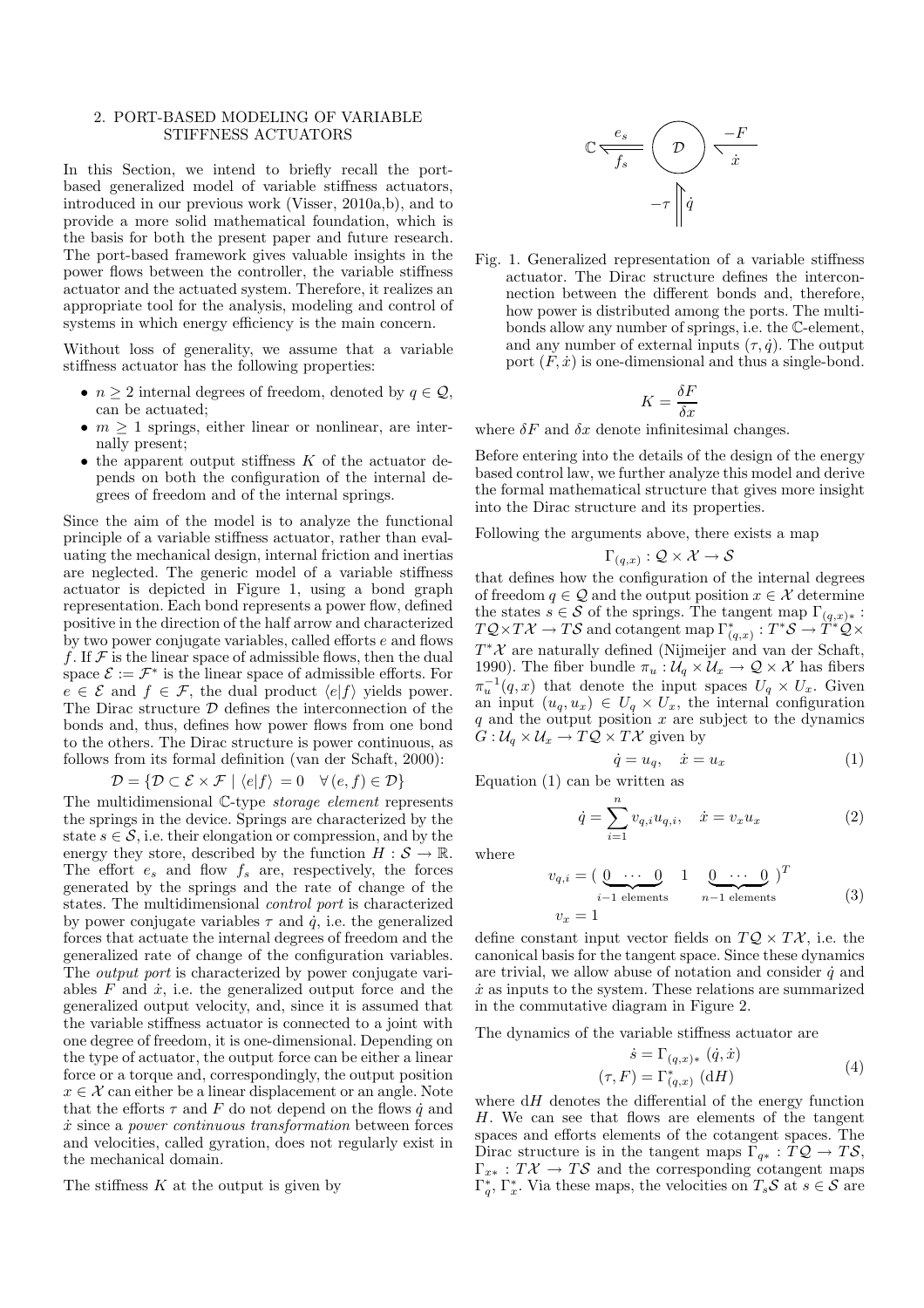

Fig. 2. Commutative diagram for a variable stiffness actuator. Q is the configuration manifold of the internal degrees of freedom,  $S$  of the state of the internal springs, and  $\mathcal X$  of the output position.

defined by the velocities on  $T_q \mathcal{Q} \times T_x \mathcal{X}$  at  $(q, x) \in \mathcal{Q} \times \mathcal{X}$ , and correspondingly the forces on  $T_q^*Q \times T_x^*X$  by the forces on  $T_s^*S$ , such that power continuity is preserved.

The rate of change of the energy stored in the springs is given by (Bullo and Lewis, 2004):

$$
\dot{H} = dH \ \dot{s} = dH \ \Gamma_{(q,x)*}(\dot{q}, \dot{x}) \tag{5}
$$

From (4) and (5), it can be immediately observed how the output force and the energy stored in the mechanism are related to each other, and how the rate of change of the stored energy depends on the output ports. In particular, from (5) it follows that the energy stored in the springs does not change due to the control input if

$$
\dot{q} \in \ker \Gamma_{q*} \tag{6}
$$

where ker  $\Gamma_{q*}$  denotes the kernel of the map  $\Gamma_{q*}$ . Note that the existence of this kernel depends on the mechanical design of the variable stiffness actuator (Visser, 2010a).

# 3. ENERGY EFFICIENT CONTROL

In this Section, an energy efficient control law for variable stiffness actuators is derived. This means that, in order to achieve the energy efficiency of the controller, we intend to use the energy stored in the internal springs, if present, for the actuation of the robotic joint. First, we formulate the problem statements and, then, derive a solution that accomplishes the energy efficiency requirements. Moreover, since the fundamental demand of variable stiffness actuators is the capability of changing the output stiffness, we extend the control law with stiffness regulation.

#### *3.1 Problem Statement*

As depicted in Figure 1, the variable stiffness actuator is connected to a robotic joint with one degree of freedom. This connection is explicitly shown in Figure 3 by a 1 junction representing the power continuous connection

$$
\dot{x} = y, \quad u = -F
$$

where  $(u, y)$  is the *interaction port* of the joint. In particular, u denotes the input force (or torque) applied to the joint, and y its velocity. We assume that full state measurement is available, i.e. for both joint and variable stiffness actuator all positions and velocities can be measured.

We now design an energetically efficient control architecture for the variable stiffness actuator, by using both the internal springs and internal actuated degrees of freedom, so that the actuator is able to apply a desired force (or



Fig. 3. Generalized representation of a variable stiffness actuator interconnected with a robotic joint.

torque)  $u_d$  to the joint and so that the output stiffness is regulated at a desired value. These goals are formally contained in the following problem statements.

Problem 3.1. *Consider a variable stiffness actuator, described by an energy function* H *and the dynamics* (4)*, connected to a robotic joint by a power continuous connection. Assume that full state measurement is available. How can the control inputs* q˙ *to the variable stiffness actuator be designed such that the desired joint input*  $u_d$  *is achieved in an energy efficient way?*

Problem 3.2. *How can the control inputs*  $\dot{q}$  to the vari*able stiffness actuator be designed such that a desired joint input*  $u_d$  *is achieved in an energy efficient way, while at the same time the output stiffness is controlled?*

In the solutions of these two problems, we aim to exploit the internal springs of the variable stiffness actuator as buffers for storing potential energy and to use this energy to actuate the joint. In the remainder of the Section, we first derive a control law that solves Problem 3.1 in a nominal case, i.e., without considering energy efficiency. Then, we focus on refining the control law by efficiently using any potential energy stored in the springs to reduce the energy supply via the control port. Finally, we derive the stiffness control law for Problem 3.2.

#### *3.2 Output Force Control*

Before proceeding with the formulation of the control law, it is necessary to highlight that, if a desired input force (torque)  $u_d$  is required at the robotic joint, also the desired output force  $F_d$  of the actuator is known due to the power continuous connection. Moreover, from (4), the output force  $F$ , generated by the variable stiffness actuator, can be determined once the current values for  $q$  and  $x$  are given. This means that it is possible to find a control law  $g_F(\cdot)$ such that the evolution in time of the force  $F$  is given by

$$
\dot{F} = g_F(F_d, F)
$$

as a function of the actual and the desired output force. We can then formulate a nominal control law as follows.

Lemma 3.3. (Nominal control). Consider a variable stiffness actuator described by an energy function  $H$  and the dynamics (4), connected to the joint of a robot through a power continuous connection. Let the vector valued function  $V(q, x)$  be:

$$
V(q, x) := (L_{v_{q,1}}F, \dots, L_{v_{q,n}}F) \tag{7}
$$

where  $L_{v_q,i}F$  denotes the Lie-derivative of F along the vector field  $v_{q,i}$ . Define a subset M of  $Q \times \mathcal{X}$  as:

$$
\mathcal{M} = \{(q, x) \in \mathcal{Q} \times \mathcal{X} \mid V(q, x) \neq 0\}
$$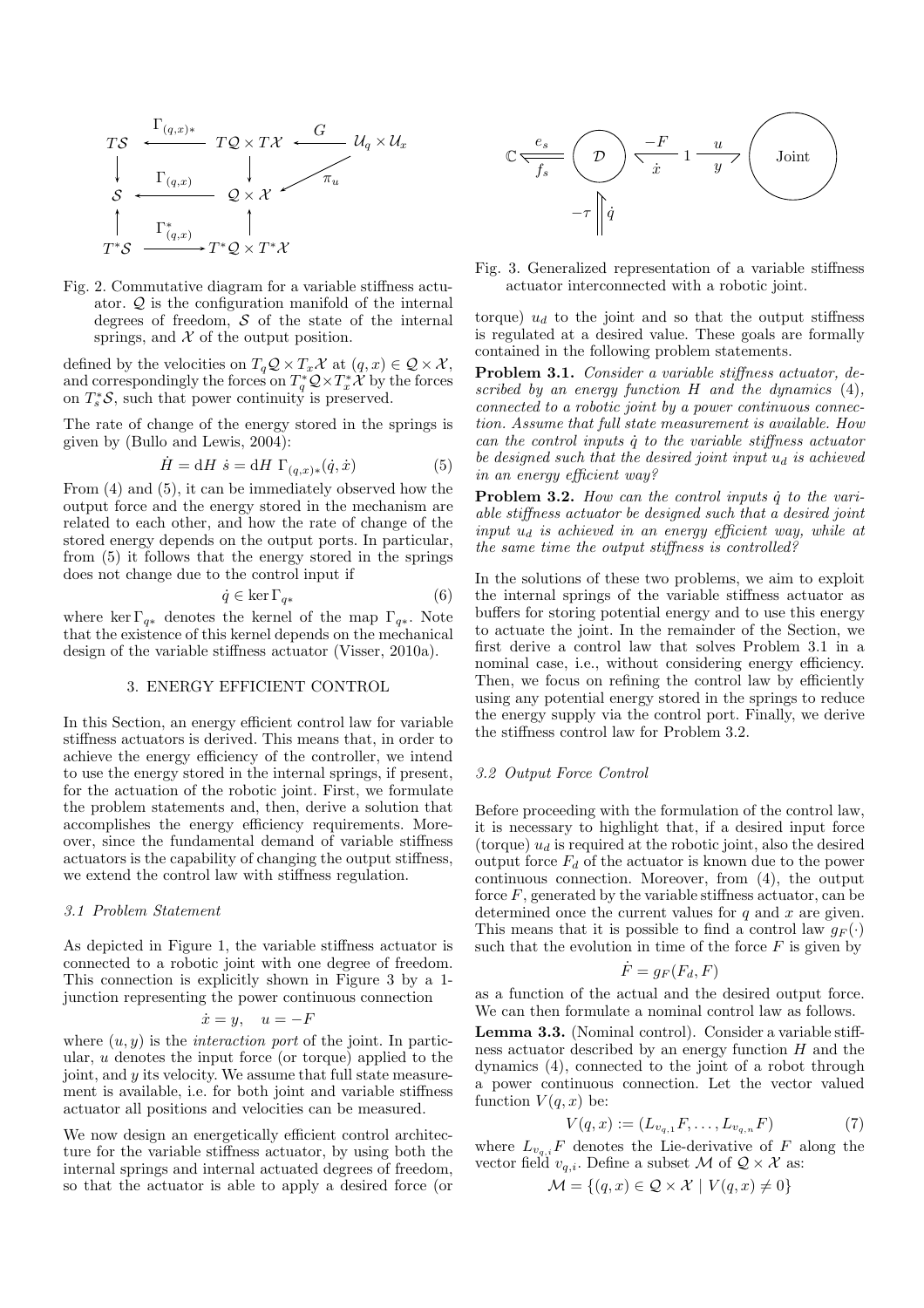By using the control law  $\dot{F} = g_F(F_d, F)$ , the nominal control input

$$
\dot{q}_n = V^+ \left( \dot{F} - \left( L_{v_x} F \right) \dot{x} \right) \tag{8}
$$

where <sup>+</sup> denotes the Moore-Penrose pseudo inverse, solves Problem 3.1 for  $(q, x)$  in M.

*Proof:* Since we defined the exact one-form  $dH$  on  $T_s^*S$ , we have that  $(\tau, F)$  is an exact one-form on  $T_q^* \mathcal{Q} \times T_x^* \mathcal{X}$ , defined by the map  $\Gamma_{(q,x)}^*$  (Nijmeijer and van der Schaft, 1990). Moreover, since the input vector fields, as defined in (2) and (3) are constant, the rate of change of the oneform  $(\tau, F)$  is given by

$$
\frac{\mathrm{d}}{\mathrm{d}t}(\tau,F) = (\dot{q}_1 \cdots \dot{q}_n \dot{x}) \begin{pmatrix} L_{v_{q,1}}(\tau,F) \\ \vdots \\ L_{v_{q,n}}(\tau,F) \\ L_{v_x}(\tau,F) \end{pmatrix}
$$
(9)

where we allowed some abuse of notation, as in (1). Since dim  $\mathcal{X} = 1$ , from (9) it follows that:

$$
\dot{F} = V\dot{q} + (L_{v_x}F)\dot{x} \tag{10}
$$

with  $V$  given in  $(7)$ . Finally, from  $(10)$ , the nominal controller  $\dot{q}_n$  in (8) follows.

Note that the restriction of the solution to  $\mathcal M$  follows from the Moore-Penrose pseudo inverse for the full row-rank matrix V (Ben-Israel and Greville, 2003):

$$
V^+ = V^T \left( V V^T \right)^{-1}
$$

i.e., the pseudo inverse is only defined for  $(q, x)$  in  $\mathcal{M}$ .  $\Box$ 

# *3.3 Energy Efficient Control*

The solution derived in Lemma 3.3 is not energy efficient, since the energy stored in the springs is not taken into account. If a disturbance is present on the output port, we intend to direct the corresponding energy to the springs so to use them as energy buffer. Since our goal is to obtain solutions that efficiently use energy stored in the springs, if there is energy stored in the springs, there is, in general, no need to supply more energy via the control port.

For a particular class of variable stiffness actuators, the solution (8) can be modified such that any potential energy stored in the springs is efficiently used to actuate the robot. This class of actuators has the property that output position and output stiffness are decoupled on a mechanical level and, therefore, the kernel in (6) exists. This means that the map  $\Gamma_{q*}$  is surjective onto  $T_s \mathcal{S}$ :

$$
rank \Gamma_{q*} < n, \quad \forall (q, x) \in \mathcal{Q} \times \mathcal{X}
$$

This property allows for a partitioning of the tangent space  $T_q\mathcal{Q}$ , i.e. the tangent space to  $\mathcal Q$  at  $q$ , as:

$$
T_q\mathcal{Q} = \ker \Gamma_{q*} \oplus D
$$

where  $\oplus$  is the direct sum and D is such that the tangent space  $T_qQ$  is complete. In particular, since  $T_qQ$  is a Rvector space (Bullo and Lewis, 2004), we require  $D$  to be orthogonal to ker  $\Gamma_{q*}$  in the Euclidean sense. If we denote by k the dimension of ker  $\Gamma_{q*}$ , i.e. dim ker  $T_q\mathcal{Q} =$  $k, 1 \leq k < n$ , and since dim  $T_q \mathcal{Q} = n$ , it follows that dim  $D = n - k$ .

From (6) it was observed that, if the control input  $\dot{q} \in$  $\ker \Gamma_{q*}$ , then the energy stored in the springs does not change due to the control input. Hence, the solutions to Problem 3.1 given by (8) should be in ker  $\Gamma_{q*}$  or close to it when energy is stored in the springs. This can be achieved by defining on  $T_a\mathcal{Q}$  an appropriate metric that weights the solutions given by the Moore-Penrose pseudo inverse (Ben-Israel and Greville, 2003). This argument is formalized in the following Lemma.

Lemma 3.4. (Energy efficient control). Consider a variable stiffness actuator described by an energy function  $H$  and the dynamics  $(4)$  and connected to the joint of a robot by a power continuous connection. Assume that the variable stiffness actuator satisfies the property

dim ker  $\Gamma_{q*} = k$ ,  $1 \leq k < n$ ,  $\forall (q, x) \in \mathcal{Q} \times \mathcal{X}$ 

Take on  $T_qQ$  two sets of local coordinates, orthogonal in the Euclidean sense, denoted by  $a^1 = (a_1^1, \ldots, a_k^1)$  and  $a^2 = (a_1^2, \ldots, a_{n-k}^2)$ , satisfying

$$
\ker \Gamma_{q*} = \operatorname{span} \{a^1\}
$$
  

$$
D = \operatorname{span} \{a^2\}
$$
 (11)

On  $T_q\mathcal{Q}$ , define a metric g, such that in the local coordinates  $(a^1, a^2)$  its components [g] are given by

$$
\left[\mathfrak{g}\right] = \begin{bmatrix} I_k & 0\\ 0 & \alpha I_{n-k} \end{bmatrix} \tag{12}
$$

with  $I_k$  and  $I_{n-k}$  the identity matrix of dimension k and  $n - k$  respectively, and  $\alpha : \mathcal{S} \to \mathbb{R}^+$  a positive definite function realizing a measure for the amount of energy stored in the springs.

Then, for  $(q, x)$  in the subset M, the control input

$$
\dot{q}_e = V^{\sharp} \left( \dot{F} - \left( L_{v_x} F \right) \dot{x} \right) \tag{13}
$$

where <sup>‡</sup> denotes the Moore-Penrose pseudo inverse with respect to the metric g defined in (12), solves Problem 3.1 in an energy efficient way by exploiting the energy stored in the springs.

*Proof:* Using the partitioning (11), the solution (8) can be expressed into components that are either in ker  $\Gamma_{q*}$ or outside, i.e. in D. Figure 4 depicts a two dimensional example, in which  $\left(\frac{\partial}{\partial q_1}, \frac{\partial}{\partial q_2}\right)$  denotes the canonical basis for  $T_q\mathcal{Q}$ , the one-dimensional spaces ker  $\Gamma_{q*}$  and D are spanned by the vectors  $a^1$  and  $a^2$ , respectively. By choosing the metric  $\mathfrak g$  as proposed in  $(12)$ , the components of the solution  $\dot{q}_e$  in D are weighted by  $\alpha$ . In particular, since  $\alpha$ is chosen such that it is proportional to the energy stored in the springs, the component in  $D$  is smaller when there is more energy available in the springs. Hence, from (5) it follows that, when there is more energy available in the springs, less energy is supplied via the control port.  $\Box$ 

#### *3.4 Stiffness Control*

The control law derived in Lemma 3.4 achieves control of the joint position, but does not control the apparent stiffness of the joint. However, in many applications it is desired that the apparent joint stiffness attains some specific value. Therefore, we extend the control law with stiffness control. In particular, because of the redundancy in the internal degrees of freedom, we can define a control input, to add to any solution of Problem 3.1, so that the stiffness is controlled independently from the generated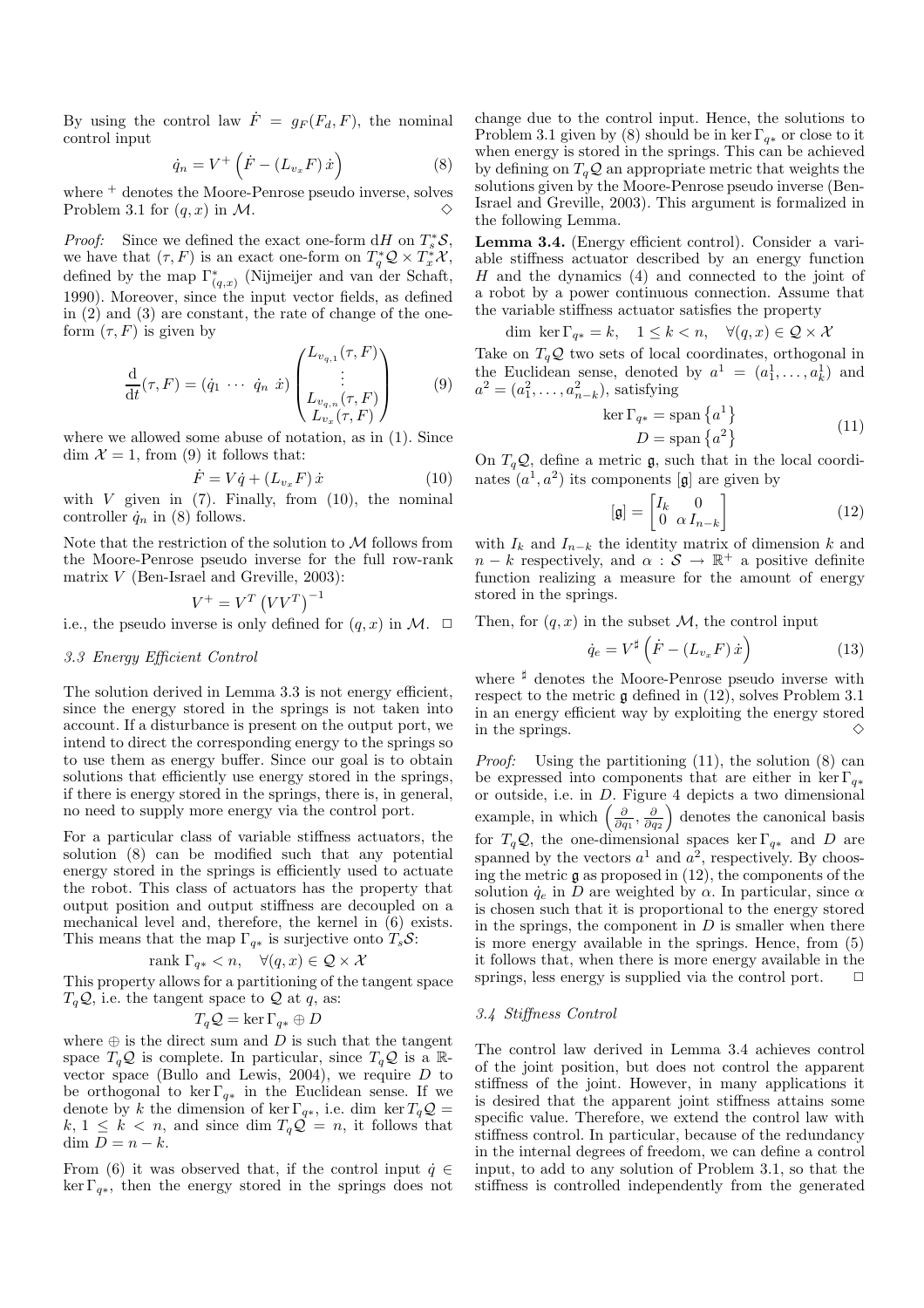

Fig. 4. Decomposition of the energy efficient control law  $\dot{q}_e$  in (13) into components in ker  $\Gamma_{q*}$  and in D.

output force. This requires that the additional stiffness control  $\dot{q}_{kV} \in \text{ker } V$ , so to not affect the control  $\dot{q}_e$  in (13).

Under the assumption of full state measurement, the apparent output stiffness  $K$  of the actuator may be estimated. Given a desired output stiffness  $K_d$ , we can design a control law  $g_K(\cdot)$  such that the desired rate of change of the stiffness is given by

$$
\dot{K} = g_K(K_d, K)
$$

If we model the stiffness  $K$  as a function on the configuration manifold, i.e.  $K: \mathcal{Q} \times \mathcal{X} \to \mathbb{R}$ , we can formulate a control law for the stiffness as follows.

**Lemma 3.5.** (Stiffness control). Define on  $T_qQ$  two sets of coordinates, denoted by  $b^1$  and  $b^2$ , satisfying:

$$
\ker V = \text{span}\left\{b^1\right\}
$$

$$
T_q \mathcal{Q} = \text{span}\left\{b^1, b^2\right\}
$$

Determine a solution  $\dot{q}_k$  that achieves the desired rate of change of the stiffness, i.e. a solution satisfying

$$
(L_{v_{q,1}}K \cdots L_{v_{q,n}}K) \dot{q}_k = g_K(K_d, K)
$$

where  $L_{v_{q,i}}K$  denotes the Lie-derivative of K along  $v_{q,i}$ . Denote by  $\dot{q}_{kV}$  the projection of  $\dot{q}_k$  onto  $b^1$ . Then, the solution to Problem 3.2 is given by the control input

$$
\dot{q}_k = \dot{q}_e + \dot{q}_{kV} \tag{14}
$$

*Proof:* The control input  $\dot{q}_k$  is chosen such that the stiffness changes as desired, and by taking the projection onto  $\ker V$ , the stiffness is changed while Problem 3.1 is still solved.

*Remark 3.6.* By taking the projection onto ker  $V$ , it is ensured that at all times Problem 3.1 is solved. However, it follows that, in general,  $\dot{q}_{kV} \neq \dot{q}_k$ , and thus that the stiffness does not change exactly as desired, but as close to desired as possible. 
△

*Remark 3.7.* Since  $\dot{q}_{kV}$  was not obtained with respect to the metric g as defined in Lemma 3.4, the solution (14) is not necessarily energy efficient. In particular, the choice of  $g_K(\cdot)$  determines the component outside ker  $\Gamma_{a*}$ .

# 4. SIMULATION RESULTS

In this Section, we show the effectiveness of the control law derived in Section 3. This will be done by using a linear variable stiffness actuator design, presented in



Fig. 5. Joint phase diagram - In a periodic motion, the disturbance is similarly corrected by each control law.



Fig. 6. Energy supplied via the control port - The energy efficient control law clearly achieves a reduction in supplied energy. However, when stiffness regulation is added, some of the gain in efficiency is lost.

earlier work (Visser, 2010a), which satisfies the condition stated in Lemma 3.4, to actuate a joint. The experiment is as follows. The actuator moves a linear joint on a periodic motion following a sinusoidal trajectory with an amplitude of 10 cm at a frequency of 0.1 Hz. The force  $u_d$  needed to make the joint follow the trajectory is calculated using a PD-control law using the current and desired position and velocity. In the time interval  $5 \leq t \leq 6$  s, the joint is subjected to a 2 N constant disturbance force. The same experiment is performed with each of the three presented control laws  $(8)$ ,  $(13)$ ,  $(14)$ , and their performance is compared. In particular, it is investigated how each of the controllers handles the disturbance energy. The results are presented in Figures 5-7.

Figure 5 shows the phase space trajectory of the joint. It can be seen that the response to the disturbance is similar for each of the controllers. Note that each controller required approximately the same amount of time to return to the desired trajectory. In Figure 6, the energy supplied via the control port of the variable stiffness actuator is plotted. In particular, the absolute power flow through the control port is integrated, to make explicit that negative work is lost. From the numerical values, it can be seen that the energy efficient control law indeed achieves a sig-